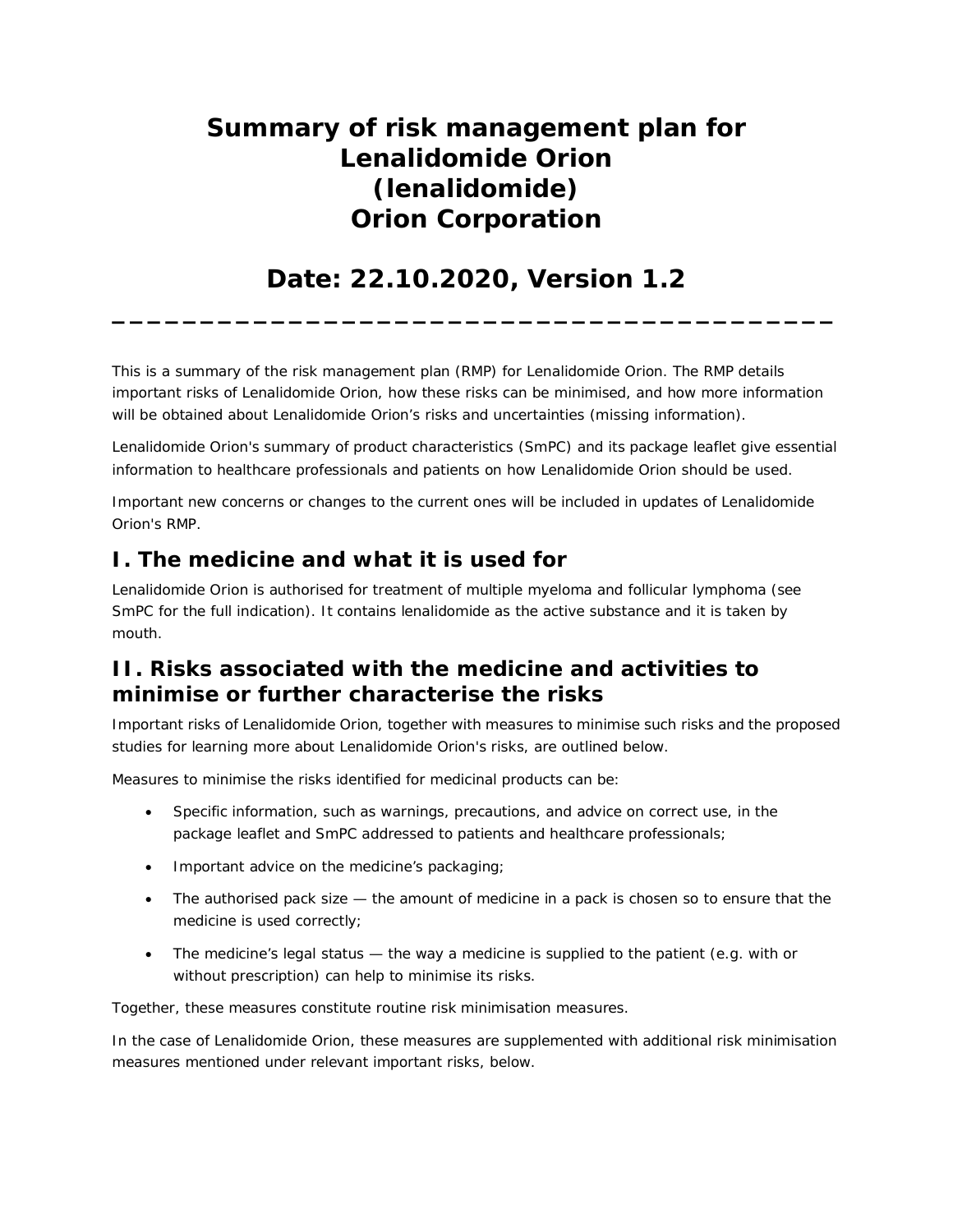In addition to these measures, information about adverse reactions is collected continuously and regularly analysed, including PSUR assessment - so that immediate action can be taken as necessary. These measures constitute *routine pharmacovigilance activities*.

#### *II.A List of important risks and missing information*

Important risks of Lenalidomide Orion are risks that need special risk management activities to further investigate or minimise the risk, so that the medicinal product can be safely taken. Important risks can be regarded as identified or potential. Identified risks are concerns for which there is sufficient proof of a link with the use of lenalidomide. Potential risks are concerns for which an association with the use of this medicine is possible based on available data, but this association has not been established yet and needs further evaluation. Missing information refers to information on the safety of the medicinal product that is currently missing and needs to be collected (e.g. on the long-term use of the medicine);

| List of important risks and missing information |                                                                                                                                                                                                           |  |
|-------------------------------------------------|-----------------------------------------------------------------------------------------------------------------------------------------------------------------------------------------------------------|--|
| Important identified risks                      | Teratogenicity<br>Serious Infection due to Neutropenia<br>Second Primary Malignancy (SPM)<br>Tumour Flare Reaction (TFR) (risk related to<br>٠<br>Indications/Target Population Follicular lymphoma (FL)) |  |
| Important potential risks                       | Cardiac failure<br>Cardiac arrhythmias<br>Ischaemic heart disease (including myocardial infarction)<br>Off-label use                                                                                      |  |
| Missing information                             | <b>None</b>                                                                                                                                                                                               |  |

#### *II.B Summary of important risks*

The safety information in the proposed Product Information is aligned to the reference medicinal product.

| Important identified risk: Teratogenicity |                                                                                                                                                                                                                                             |  |
|-------------------------------------------|---------------------------------------------------------------------------------------------------------------------------------------------------------------------------------------------------------------------------------------------|--|
| Risk minimisation measures                | Routine risk minimisation measures                                                                                                                                                                                                          |  |
|                                           | SmPC sections 4.3, 4.4, 4.6, 5.3 and 6.6.                                                                                                                                                                                                   |  |
|                                           | PL sections 2 and 3.                                                                                                                                                                                                                        |  |
|                                           | Lenalidomide is contraindicated during pregnancy. The<br>conditions of the Pregnancy Prevention Programme must be<br>fulfilled for all patients unless there is reliable evidence that<br>the patient does not have childbearing potential. |  |
|                                           | Women who are pregnant or suspect they may be pregnant<br>should not handle the blister or capsule                                                                                                                                          |  |
|                                           | Warning in the outer package:                                                                                                                                                                                                               |  |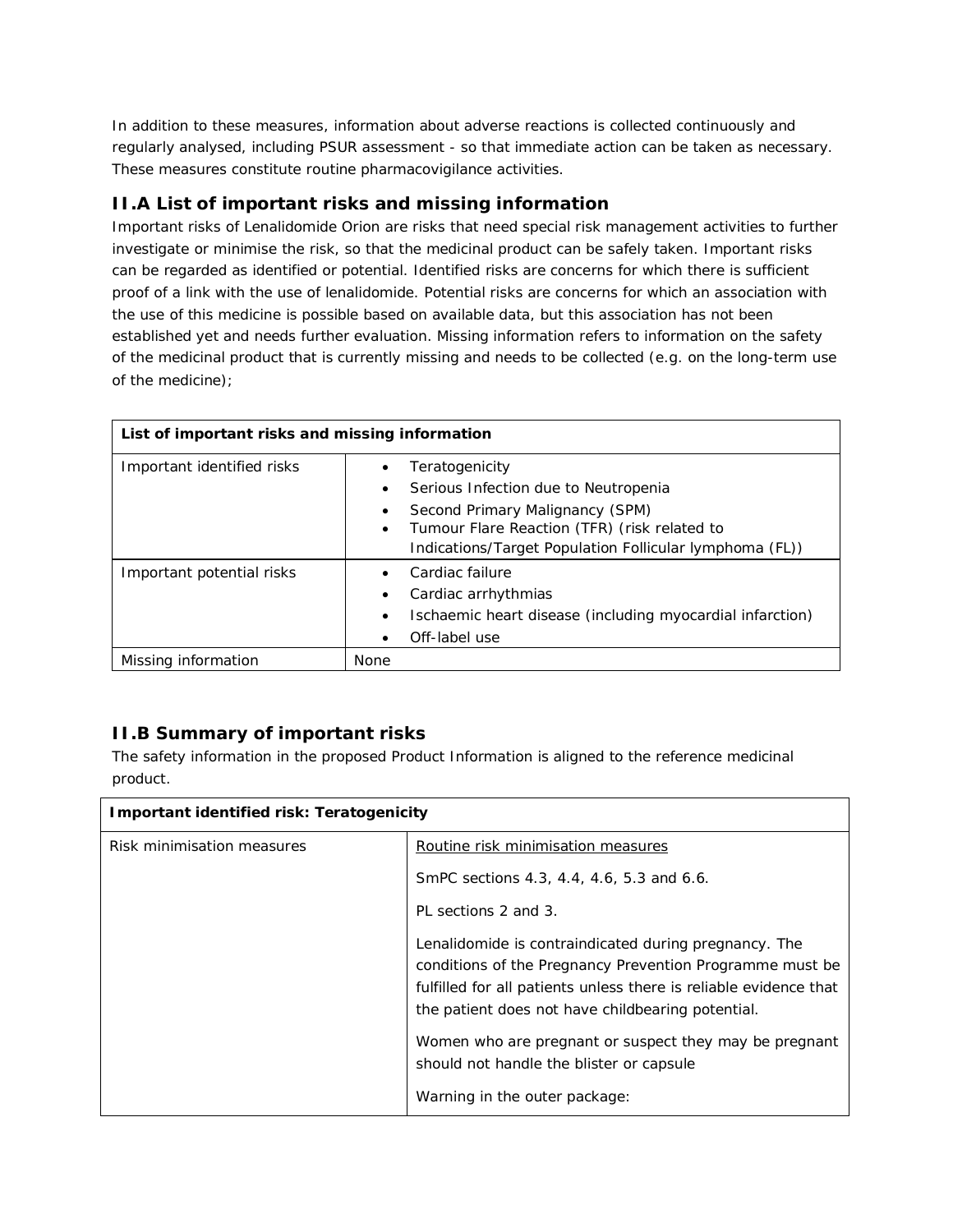| Important identified risk: Teratogenicity |                                                                                                                                                |  |
|-------------------------------------------|------------------------------------------------------------------------------------------------------------------------------------------------|--|
|                                           | "WARNING: Risk of severe birth defects. Do not use while<br>pregnant or breastfeeding. You must follow the Pregnancy<br>Prevention Programme." |  |
|                                           | Legal status:                                                                                                                                  |  |
|                                           | Restricted medical prescription and distribution concerning<br>patients with child-bearing potential.                                          |  |
|                                           | Additional risk minimisation measures:                                                                                                         |  |
|                                           | Educational material for healthcare professionals<br>٠<br>including DHPC<br>Patient educational material<br>Patient card                       |  |

| Important identified risk: Second Primary Malignancy (SPM) |                                                                                                                                                                             |  |
|------------------------------------------------------------|-----------------------------------------------------------------------------------------------------------------------------------------------------------------------------|--|
| Risk minimisation measures                                 | Routine risk minimisation measures:                                                                                                                                         |  |
|                                                            | SmPC sections 4.4 and 4.8.                                                                                                                                                  |  |
|                                                            | PL sections 2 and 4.                                                                                                                                                        |  |
|                                                            | Physicians should carefully evaluate patients before and<br>during treatment using standard cancer screening for<br>occurrence of SPM and institute treatment as indicated. |  |
|                                                            | Additional risk minimisation measures:                                                                                                                                      |  |
|                                                            | Educational material for healthcare professionals<br>$\bullet$<br>including DHPC                                                                                            |  |

| Population Follicular lymphoma (FL)) | Important identified risk: Tumour Flare Reaction (TFR) (risk related to Indications/Target |
|--------------------------------------|--------------------------------------------------------------------------------------------|
| Risk minimisation measures           | Routine risk minimisation measures:                                                        |
|                                      | SmPC sections 4.2, 4.4 and 4.8.                                                            |
|                                      | PL sections 2 and 4.                                                                       |
|                                      |                                                                                            |
|                                      | Additional risk minimisation measures:                                                     |
|                                      | Educational material for healthcare professionals<br>$\bullet$<br>including DHPC           |